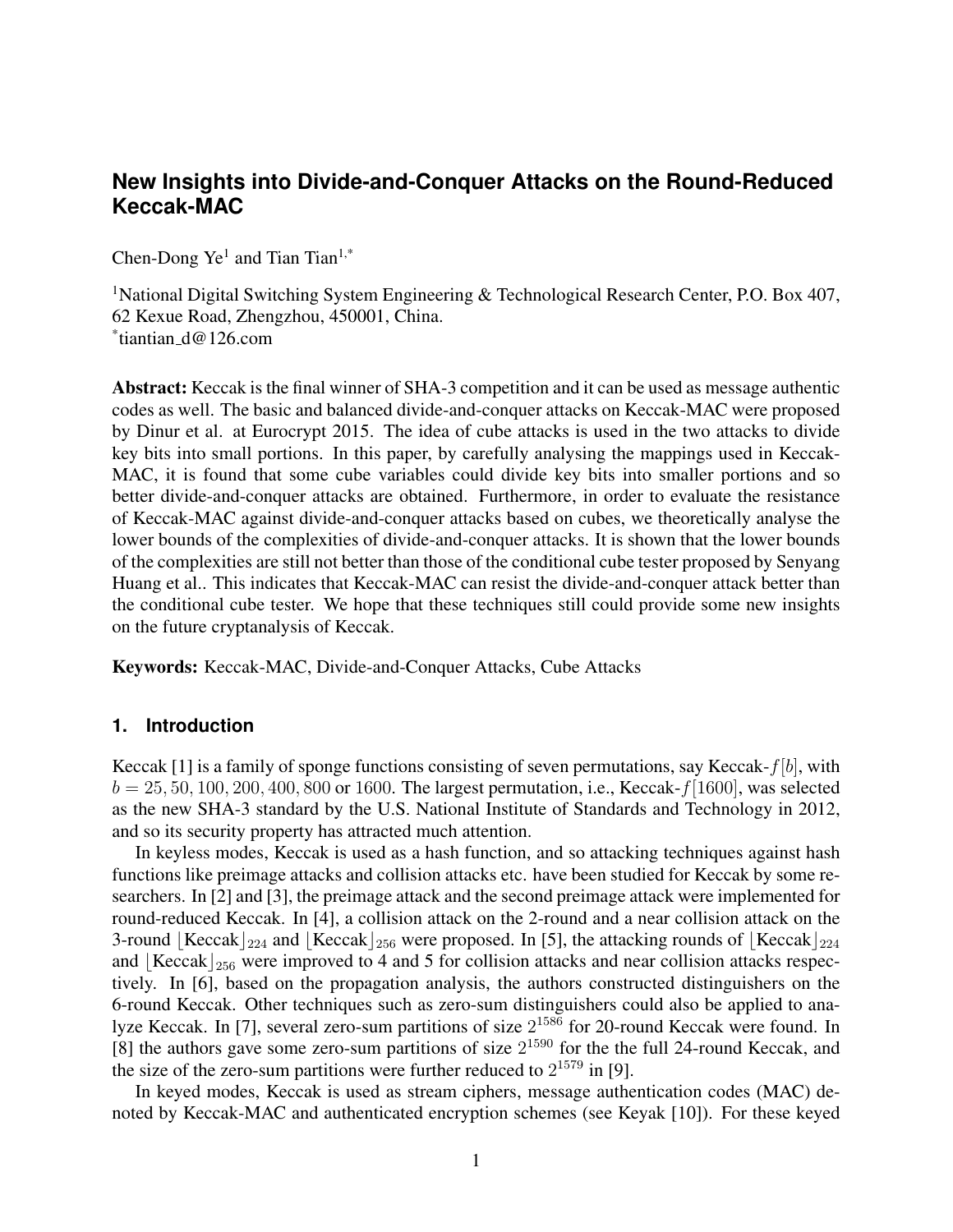modes, the published cryptanalytical results are all given by cube attacks. In [11], the author proposed three different attacks on stream ciphers based on Keccak, Keccak-MAC and Keyak. Firstly, the authors used cube attacks to break up to some 6-round Keccak variants. Secondly, cube testers were applied to predict output bits. Finally, the authors showed how to utilize the divide-andconquer attack based on cubes to recover the key for the 6-round Keccak-MAC and theoretically analysed the complexities of the 7-round case. In [12], the authors proposed a new type of cube distinguisher called conditional cube tester to recover key bits of Keccak-MAC and Keyak. Making use of the conditional cube tester, compared with the attack in [11], the authors either decreased the complexity or increased the number of attacking rounds.

In this paper, we focus on Keccak-MAC only. With more careful analysis of the mappings used in Keccak, we make a new investigation into the divide-and-conquer attack based on cubes.

### *Our contributions*

In this paper, we mainly focus on the divide-and-conquer attack on the round-reduced Keccak-MAC. It is known that the complexity of the divide-and-conquer attack depends on how small portions the key bits can be divided into. In [11], the authors divide the 128-bit key into two 64-bit small keys (basic attacks), which resulted in a high time complexity of the preprocessing phase. Fortunately, by analysing *ρ* mapping used in Keccak, we find cubes with eighteen (resp. thirty-four) effective key bits, which could divide the 128-bit key into smaller portions, for the 6-round (reps. 7-round) Keccak-MAC. This indicates that complexities of the divide-and-conquer attack could be dramatically reduced without any extra cost. Furthermore, in order to evaluate the resistance of Keccak-MAC against the divide-and-conquer attack, we theoretically analyse the lower bounds of the complexity of the divide-and-conquer attack on the round-reduced Keccak-MAC in two scenarios. In Scenario I, inspired by the attack idea in [11], we only consider such cubes that the cube sums (derived from outputting bits) are only dependent on one of *A*[0][0] and *A*[1][0]. It is proved that in Scenario I for the 6-round (resp. 7-round) Keccak-MAC, the preprocessing time is lower-bounded by  $2^{41}$  (resp.  $2^{76}$ ), the memory is lower-bounded by  $2^9$  (resp.  $2^{12}$ ), and the online time is lower-bounded by  $2^{40}$  (resp.  $2^{75}$ ). Since there is no proof that an optimal cube for the divide-and-conquer attack should satisfy such restriction, we further remove the restriction on cubes in Scenario II. This means that in Scenario II, the cube sums of a cube may be dependent on both of *A*[0][0] and *A*[1][0], and we only care about whether the total number of effective key bits related to the cube could attain the minimum. Moreover, in Scenario II, we even neglect the specific rotation constants used in  $\rho$ , to see how small the attacking complexity could eventually be. It is proved that in Scenario II for the 6-round (resp. 7-round) Keccak-MAC, the preprocessing time is lower-bounded by  $2^{40}$  (resp.  $2^{73}$ ), the memory is lower-bounded by  $2^8$  (resp.  $2<sup>9</sup>$ ), and the online time is lower-bounded by  $2<sup>39</sup>$  (resp.  $2<sup>73</sup>$ ). A comparison of our work with the best previously known attacks on the round-reduced Keccak-MAC is presented in Table 1. It can be seen that even in such ideal scenario as scenario II, the attacking complexity is no better than that given in [12]. Thus the Keccak-MAC can resist the divide-and-conquer attack better than the conditional cube tester proposed in [12].

This paper is organized as follow. In Section 2, we introduce Keccak, Keccak-MAC and cube attacks briefly, review the divide-and-conquer attack presented in [11] and introduce our attack model in detail. In Section 3, we show that some cubes could divide the 128-bit key into smaller portions for 6- and 7-round Keccak-MAC. In Section 4, we theoretically analyse the lower bounds of the complexities of the divide-and-conquer attack on 6- and 7-round Keccak-MAC in two different scenarios. Finally, we conclude this paper in Section 5.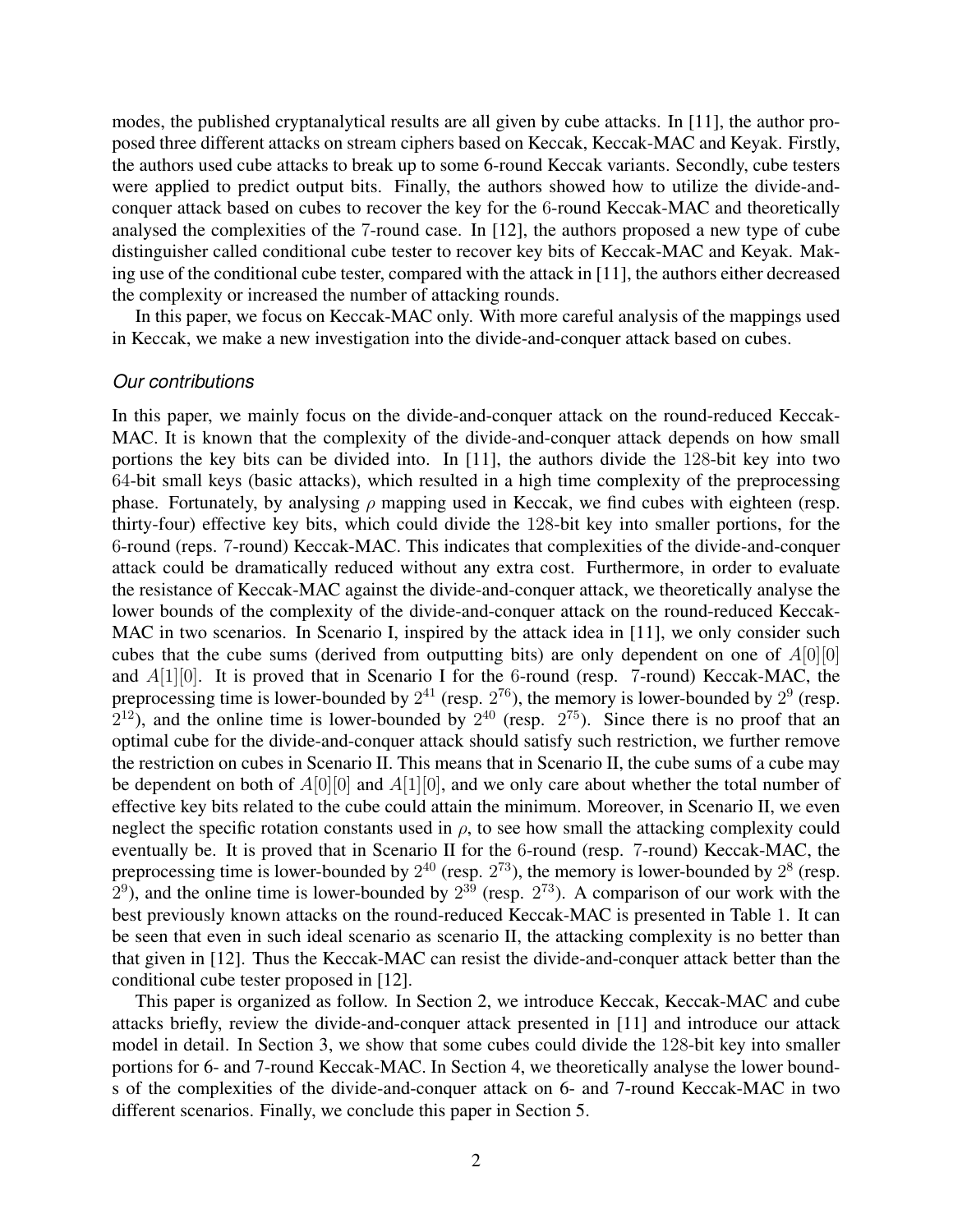| Rounds | <b>Attacks</b>                        | TC in PP | MC in PP   | TC in OP |
|--------|---------------------------------------|----------|------------|----------|
| h      | The Basic Attack in [11]              | 296      | $2^{64}$   | $2^{32}$ |
| 6      | The Balanced Attack in [11]           | $2^{64}$ | $2^{32}$   | $2^{66}$ |
| 6      | The Balanced Attack in Subsection 3.1 | $2^{45}$ | $2^{13}$   | $2^{45}$ |
| 6      | The Attack in [12]                    | $2^{40}$ | negligible | $2^{40}$ |
| 7      | The Balanced Attack in [11]           | $2^{97}$ | $2^{64}$   | $2^{98}$ |
| 7      | The Balanced Attack in Subsection 3.2 | $2^{84}$ | $2^{67}$   | $2^{84}$ |
|        | The Attack in $[12]$                  | $2^{72}$ | negligible | $2^{72}$ |

Table 1 Summary of complexities of the pervious attacks and our work

TC in PP: the time complexity of the preprocessing phase

MC in PP: the memory complexity of the preprocessing phase

TC in OP: the time complexity of the online phase

## **2. Prelimiaries**

#### *2.1. Keccak*

Keccak is designed based on the sponge construction. Keccak sponge functions have seven permutations, indicated by Keccak- $f[b]$ , where  $b = 25 \times 2^l$  is called the *width* and *l* ranges from 0 to 6. The permutation Keccak- $f[b]$  is over  $\mathbf{F}_2^b$  and consists of a family of operations on a *b*-bit state *A*. The internal state *A* is usually described by a three-dimensional array over  $\mathbf{F}_2$ , i.e.,  $A[5][5][w]$ , where  $w = 2^l$ . The names of parts of the Keccak- $f[b]$  state are illustrated in Fig. 1, which help simplify the description of our analysis. Furthermore, to remove any vagueness in the following discussions, the specific location of each lane is shown in Fig. 2, where each square represents a lane (*w* bits) of the internal state.

Keccak-*f*[*b*] is an iterated permutation consisting of a sequence of  $n_r$  rounds  $R(A, RC[i_r])$  (0  $\leq$  $i_r \leq n_r - 1$ ), where *A* is a state and  $RC[i_r]$  is a round constant. A round consists of five mappings, namely  $\theta$ ,  $\rho$ ,  $\pi$ ,  $\chi$ ,  $\iota$ , which is described in the form of pseudo-code, see Table 2. All these  $n_r$  rounds are exactly the same except the round constants  $RC[i_r]$ . Note that all the operations on indices in the pseudo-code are done modulo 5.

The sponge function denoted by Keccak $[r, c]$  is built with Keccak- $f[b]$ , muti-rate padding and the bitrate *r*. The value of  $c = b - r$  is called the capacity. The *b*-bit internal state is divided into two parts. One part includes the first *r* bits of the internal state, and the other part includes the remaining *c* bits. The message is padded with 10 *∗* 1 and divided into *r*-bit blocks. The initial state



*Fig. 1*. *Illustration of Keccak-f internal state*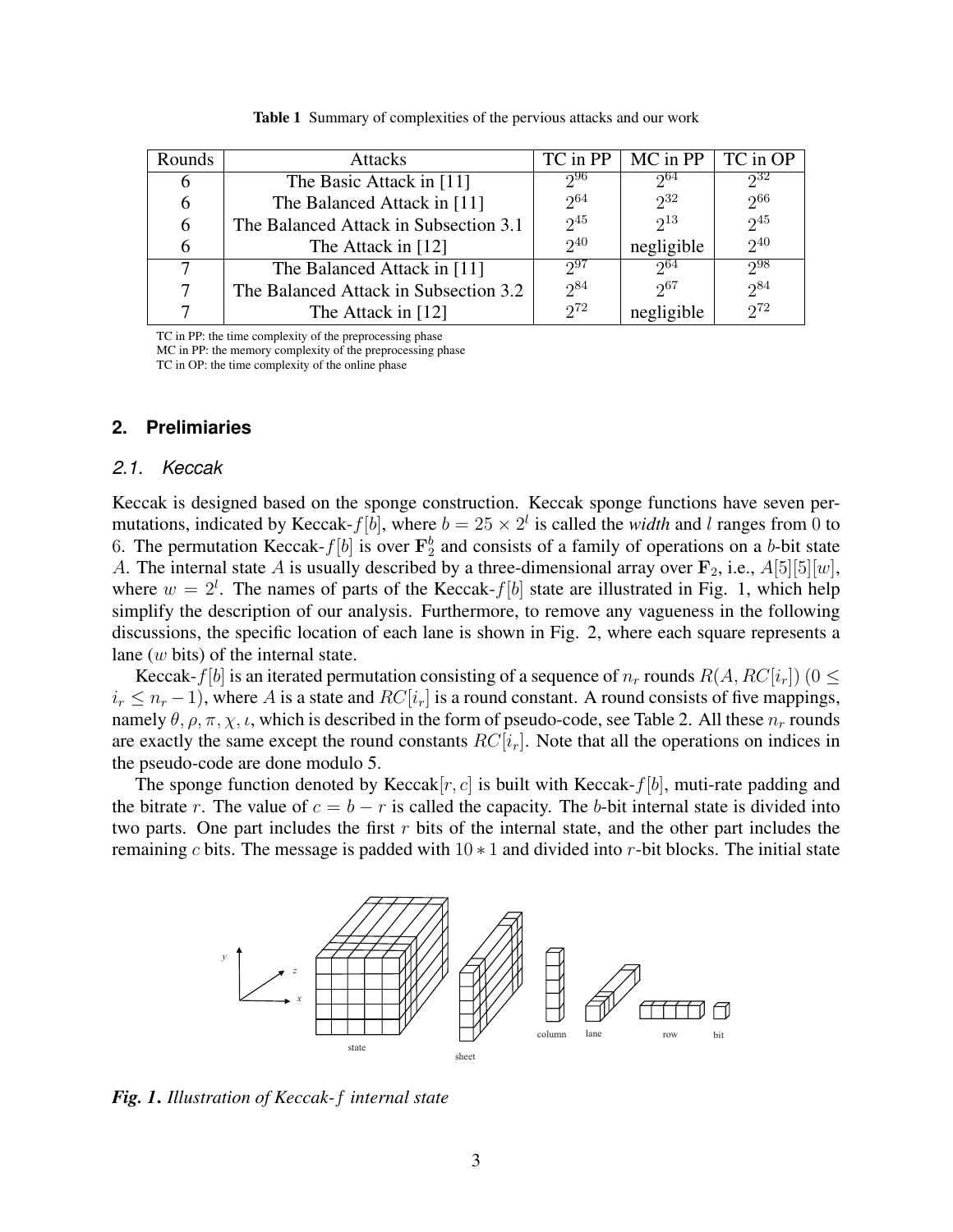| [0][0]   | $[1][0]$ | $[2][0]$ | $[3][0]$ | $[4][0]$ |
|----------|----------|----------|----------|----------|
| [0][1]   | $[1][1]$ | $[2][1]$ | $[3][1]$ | $[4][1]$ |
| $[0][2]$ | $[1][2]$ | $[2][2]$ | $[3][2]$ | $[4][2]$ |
| $[0][3]$ | $[1][3]$ | $[2][3]$ | $[3][3]$ | $[4][3]$ |
| [0][4]   | $[1][4]$ | $[2][4]$ | $[3][4]$ | $[4][4]$ |

#### *Fig. 2*. *Lane coordinates*

Table 2 Pseudo-code of a round permutation of Keccak-*f*[*b*]

Round(A,  $RC[i_r]$ ) *{ θ* step  $C[x] = A[x][0]$  xor  $A[x][1]$  xor  $A[x][2]$  xor $A[x][3]$  xor $A[x][4]$ , for all *x* in  $(0...4)$  $D[x] = C[x - 1]$  xor  $(C[x + 1] < < 1)$ , for all *x* in  $(0 \dots 4)$  $A[x][y] = A[x][y]$  xor  $D[x]$ , for all  $(x, y)$  in  $(0...4, 0...4)$ *ρ* step  $A[x][y] = A[x][y] \ll \ll r[x][y],$  for all  $(x, y)$  in  $(0 \ldots 4, 0 \ldots 4)$ *π* step  $B[y][2 \cdot x + 3 \cdot y] = A[x][y],$  for all  $(x, y)$  in  $(0 \dots 4, 0 \dots 4)$ *χ* step  $A[x][y] = B[x][y]$  xor (( $notB[x+1][y]$ ) and  $B[x+2][y]$ ), for all  $(x, y)$  in  $(0, \ldots, 4, 0 \ldots, 4)$ *ι* step  $A[0][0] = A[0][0]$  xor  $RC[i_r]$ return A *}*

is set to be zeros. The whole procedure includes two phases. During the first phase, which is called the absorbing phase, a *r*-bit message block is OXRed with the first *r* bits of the internal state every time. After absorbing all the message blocks, it moves to the second phase, which is called the squeezing phase. During this phase, it runs over the internal state iteratively and return the first *r* bits as output till the desired length of message digest is satisfied.

The default value for Keccak sponge function is  $b = 1600$ ,  $c = 576$ , and  $n_r = 24$ . For more information about Keccak sponge function, the readers can refer to [1].

#### *2.2. Keccak-MAC*

The Keccak sponge function, say Keccak[*r, c*], can be used in the keyed modes, such as MACs. Keccak-MAC is constructed simply by prepending the secrete key to the message to calculate a tag. In this paper, we will focus on MACs of short messages such that the internal permutation Keccak- $f[r+c]$  is applied only once. The construction of Keccak-MAC working on a single block is shown in Fig. 3.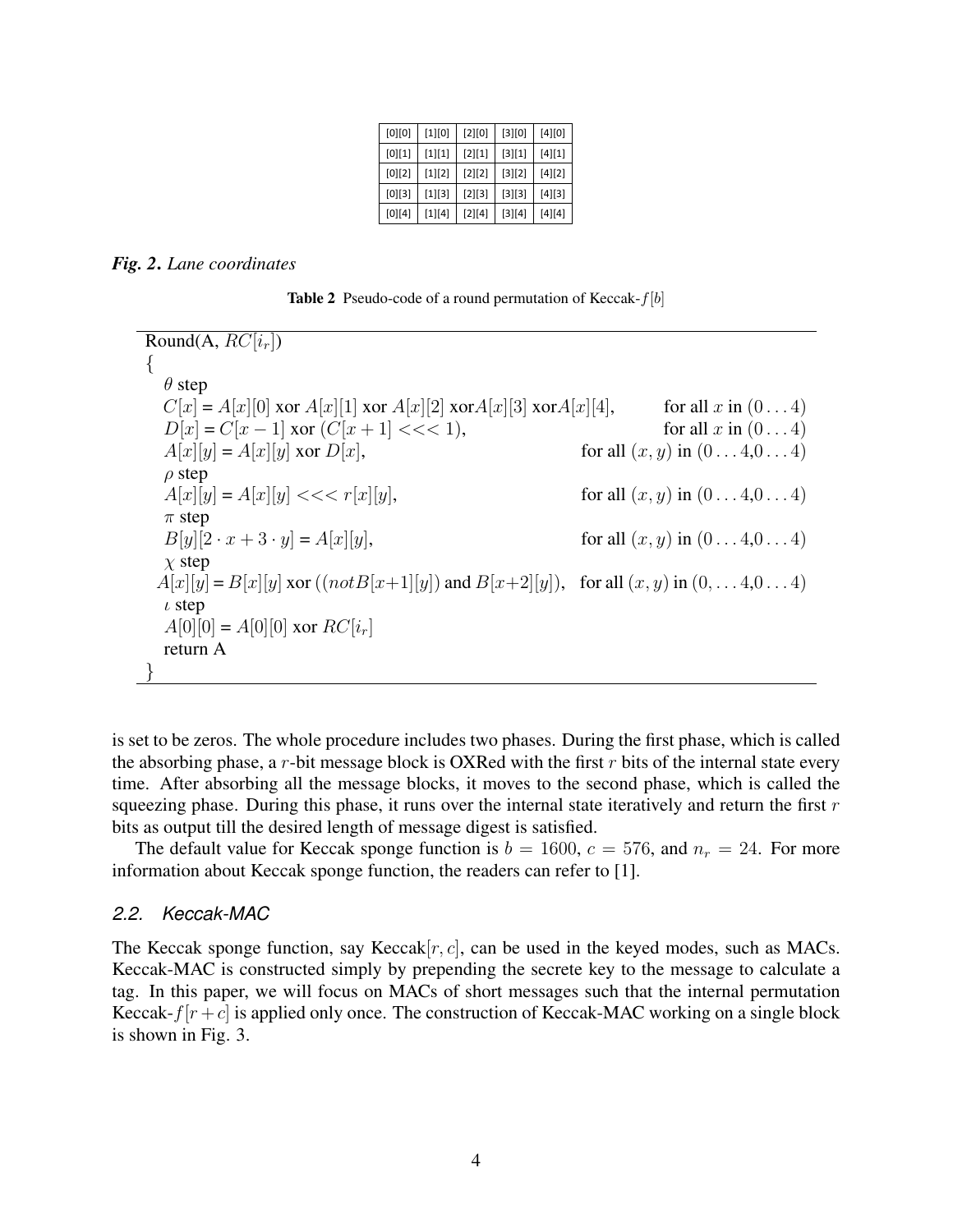

*Fig. 3*. *Keccak-MAC*

#### *2.3. Cube attacks*

The cube attack was proposed by Itai Dinur and Adi Shamir in [13]. It could be applied to a wide range of cryptographic primitives, such as stream cipher Trivium [13], block cipher KATAN [14], and hash function Keccak [11]. In this subsection, we briefly introduce the idea of cube attacks, and readers could refer to [13] for more details.

In the cube attack against a cipher, an output bit *z* of the cipher is seen as a blackbox polynomial on secrete variables *SV* and public variables *PV*, say  $z = f(SV, PV)$ . For a subset of public variables, say  $I = \{v_i | 0 \le i \le k - 1\}$ , *z* can be rewritten as

$$
z = T \cdot g(SV, PV \setminus C) \oplus h(SV, PV),
$$

where  $T = \prod_{i=0}^{k-1} v_i$ , any term of *h* is not divisible by *T*, and  $PV \setminus I$  represents the public variables which do not belong to *I*. Then the sum of *f* over all values of the variables in *I* is given by

$$
\sum_{(v_0, \cdots, v_{k-1}) \in C} f(SV, PV) = g(SV, PV \setminus I),
$$

where  $C = \{0, 1\}^k$ . If *g* is of low degree about *SV* (usually linear), then it is useful for recovering the value of secret variables. In the cube attack, the elements in *I* are called cube variables, *C* which collects all possible values of cube variables is called a *k*-dimensional cube, and *g* is called the superpoly of *C* (or of *I*).

The cube attack includes two phases, namely the preprocessing phase and the online phase.

*•* The preprocessing phase

The preprocessing phase does not depend on the value of secret key bits and needs to be carried out only once for a cipher. We need to find a number of cubes such that their superpolies are of low degree, particularly linear expressions. Since generally the algebraic normal form of  $f(SV, PV)$  is very complex, this is accomplished by black polynomial test.

*•* The online phase

In this phase, an attacker online calculates the value of the superpoly for each cube found in the preprocessing phase (public variables not in a cube are fixed to be 0). This leads to a system of equations in secrete key variables. Solving the system of equations, some or all key bits could be recovered.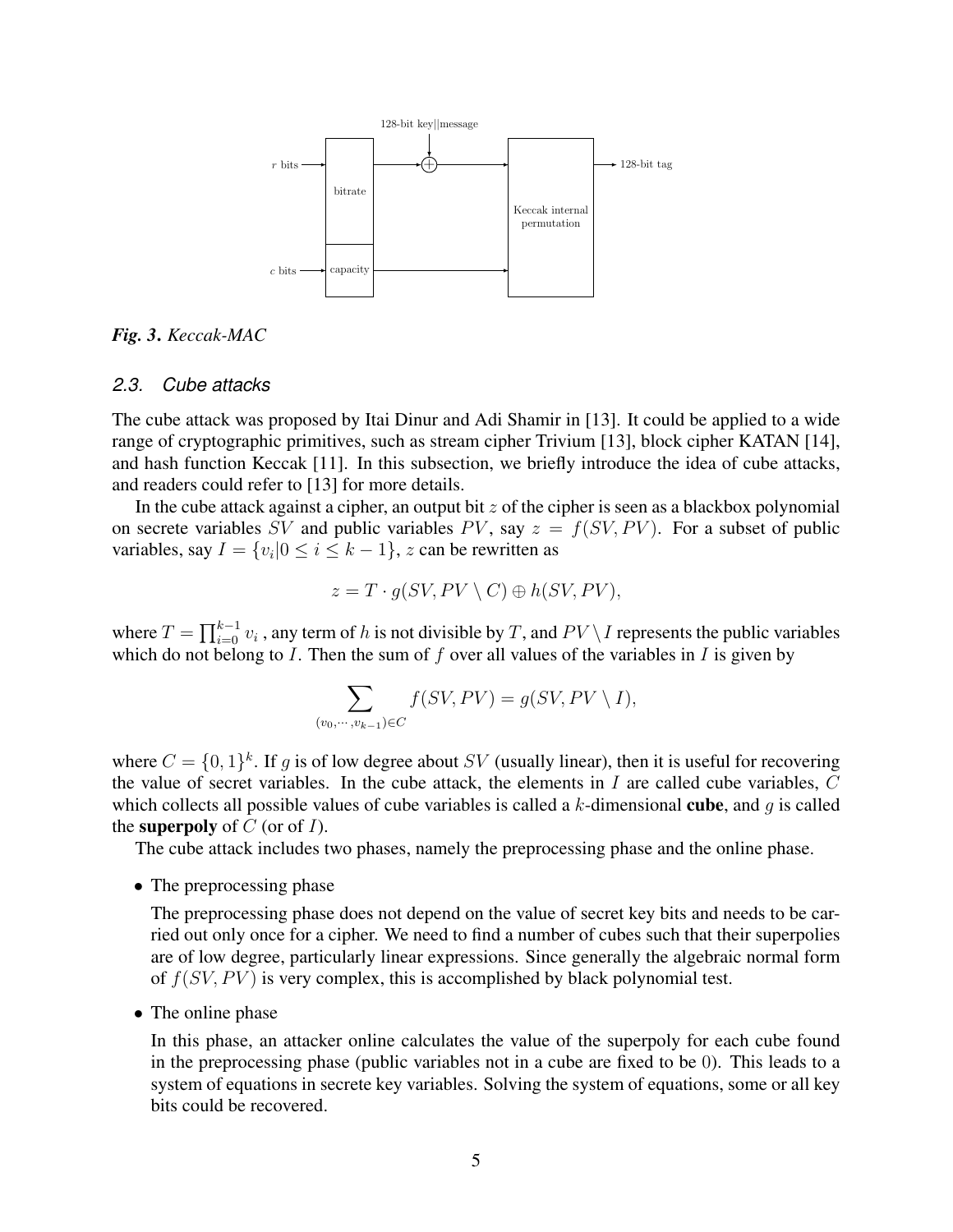#### *2.4. The previous divide-and-conquer attack*

In [11], the authors proposed two divide-and-conquer attacks on the 6-round Keccak-MAC. The main idea of the two attacks was to find cubes whose cube sums of all output bits only depend on a part of key bits. A cube in *A*[2][2] and *A*[2][3] was proven to have the following two properties.

**Property 1.** The cube sum of each output bit after six rounds does not depend on the value of *A*[1][0].

**Property 2.** The cube sums of the output bits after six rounds depend on the value of  $A[0][0]$ .

Exploiting the cube given above, the authors presented a basic divide-and-conquer attack on the round-reduced Keccak-MAC. The attack included two phases, namely, the preprocessing phase and the online phase.

- The preprocessing phase
	- 1. Set the state bits to 0 except *A*[0][0] and the cube variables.
	- 2. For each of the  $2^{64}$  possible value of  $A[0][0]$ ,

(a) calculate the cube sums after 6 rounds for all output bits. Store the cube sums and the corresponding value of *A*[0][0] in the list *L*.

- *•* The online phase
	- 1. Calculate the cube sums for all output bits and search them in *L*.
	- 2. For each match in *L*, retrieve *A*[0][0] and store all of its possible values.

Similarly, by selecting another cube in *A*[4][2] and *A*[4][3], the possible values of *A*[1][0] could be retrieved. Finally, in order to recover the full key, all combinations of the candidates independently obtained for *A*[0][0] and *A*[1][0] were enumerated and tested. The time complexity in the preprocessing phase was  $2^{96}$  and that of the online phase was  $2^{32}$ . Thus, the total time complexity was  $2^{96}$ , the data complexity was  $2^{32}$ , and the memory complexity was  $2^{64}$ .

In this basic attack, the time complexity was dominated by the preprocessing phase, and so an improved attack called balanced attack was further proposed in [11] to tradeoff the complexity of the preprocessing and online phases. In the balanced attack, additional auxiliary variables in *A*[0][1] were used to eliminate the dependency of the cube sums of the output bits on some of the variables of *A*[0][0]. Thus, the time complexity of the preprocessing phase could be reduced from  $2^{96}$  to  $2^{64}$ .

It was mentioned in Subsection 6.3 of [11] that the 6-round balanced attack could be extended to a 7-round attack by selecting a borderline cube of sixty-four variables in *A*[2][2] and *A*[2][3] with the data complexity  $2^{64}$ , the time complexity  $2^{97}$ , and the memory complexity  $2^{32}$ .

# *2.5. Attack models and parameters*

It is known that there are two types of attacks towards a MAC. The first one is that an adversary could forge a MAC for a message that has not been authenticated. The second one is that an adversary could recover the secret key. Obviously, the second one is much stronger. In this paper, we would concentrate on recovering the secret key for the short messages such that the internal permutation would be applied only once. More precisely, we would target at some variants of Keccak-MAC with a 1600-bit state, the capacity parameter  $c = 256$ , and a 128-bit key. This means that in our attack model, we could choose a 1344-bit input message and obtain its 128-bit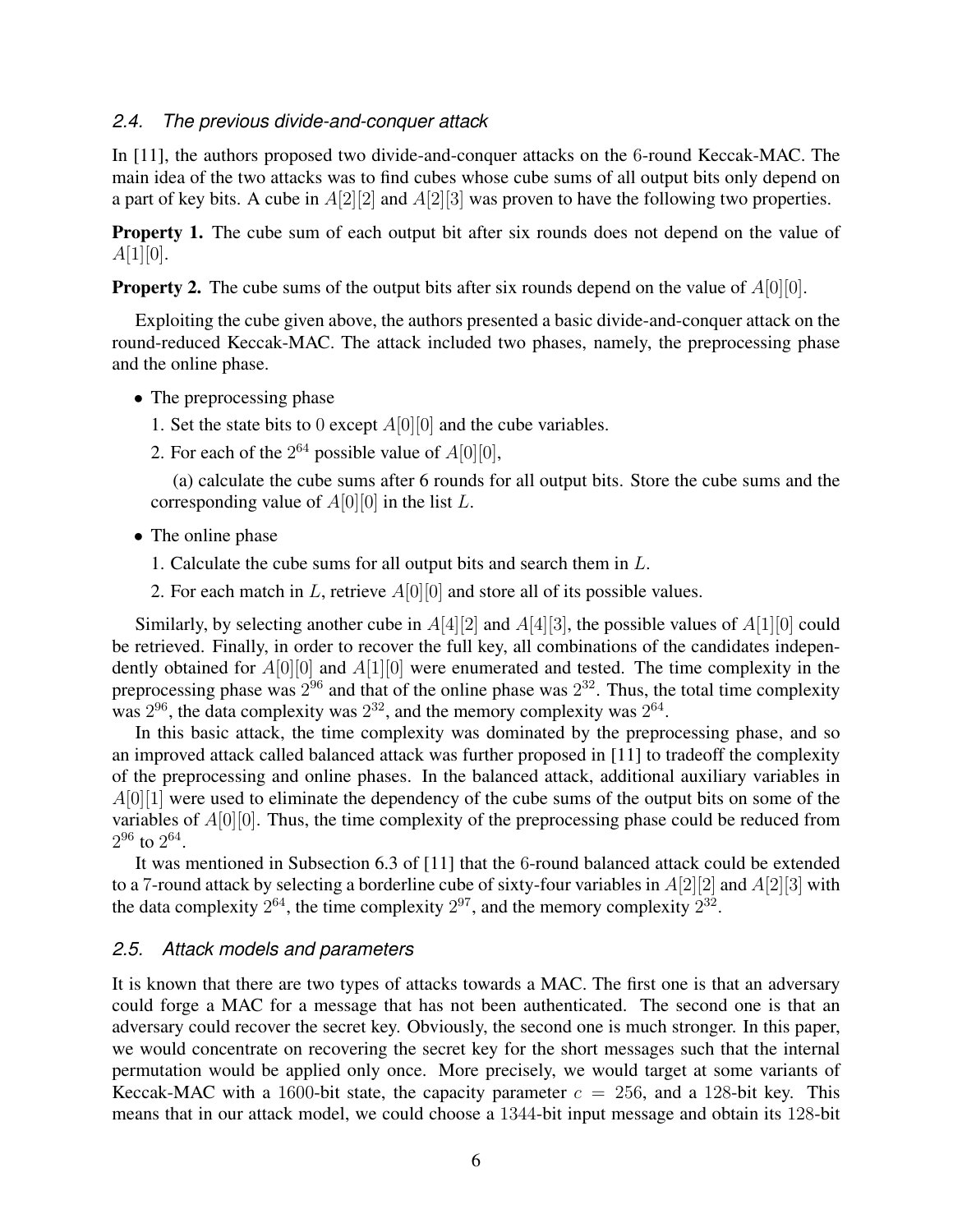outputting tag. Thus, for a cube *C*, a cube sum could be derived by examining each 128 outputting bits, and so in the following paper, the cube sums of *C* refer to all 128 sums.

# **3. More careful investigations into the divide-and-conquer attacks on Keccak-MAC**

Recall that the 128 key bits are placed in *A*[0][0] and *A*[1][0]. Without loss of generality, we assume that  $A[0][0][i] = k_i$  and  $A[1][0][i] = k_{i+64}, 0 \le i \le 63$ .

It is well known that the action of  $\theta$  depends on the column parities only. This property is exploited in the previous paper [11] to make the algebraic degree of Keccak remain 1 on cube variables after the first round, by setting the cube variables in such a way that all the column parities are constants at the beginning of the first round. In this paper, we also exploit this property of *θ*, and we simply say that setting the cube variables satisfying the constant condition instead.

Besides, for the sake of convenience, we introduce the following definition of effective key bits of a cube.

**Definition 1.** For a given cube, a key bit that will be multiplied with the cube variables by  $\chi$  in the *first* round is called an effective key bit (or variable) of the cube.

By setting the cube variables satisfying the constant condition, the set of effective key bits is actually the same as the set of key bits which the 128 cube sums of outputting bits depended on. The reason for this is as follows. Considering the *n*-round Keccak-MAC, the degree of the Boolean function *f* representing an output bit would reach  $2^n$  after *n* rounds. But if the cube variables are set to satisfy the constant condition initially, then as discussed above cube variables will not multiply with each other after the first round and so the degree of  $f$  on cube variables would be at most  $2^{n-1}$ . Hence, for a cube  $C$  of  $2^{n-1}$ -variables ensuring that the column parities are constant initially, each 128 cube sums of the outputting bits depend and only depend on the key bits multiplied with the 2<sup>*n*−1</sup> cube variables in the first round.

# *3.1. New results on the* **6***-round Keccak-MAC*

In Section 6.1 of [11], the authors selected the cube variables in *A*[2][2] and *A*[2][3]. For this cube, the authors pointed out that since the cube sums of output bits after six rounds depended on all the sixty-four bits of *A*[0][0] (key bits), the time complexity of the preprocessing phase became as high as  $2^{96}$ . Consequently, in Section 6.2 of [11], the authors proposed to use auxiliary variables to reduce the time complexity of the preprocessing phase. However, in the following part of this subsection, we shall show that in fact for some carefully chosen cubes, the cube sums only depend on eighteen key bits after six rounds. Thus, the time complexity and the memory complexity of the preprocessing phase could be dramatically decreased without any extra cost.

**Theorem 1.** For  $A[0][0]$ , let  $C = \{v_i = A[2][2][3 \cdot i] | 0 \le i \le 16\} \cup \{v_{i+17} = A[2][3][3 \cdot i] | 0 \le i \le 16\}$ 14*}* and set

$$
A[2][0][3 \cdot i] = \begin{cases} v_i \oplus v_{i+17} \ (0 \le i \le 14) \\ v_i \ (15 \le i \le 16) \end{cases}
$$

to keep the column parities of  $A[2][*]$  constant, then the effective key bits of *C* are  $k_2, k_5, \cdots, k_{47}, k_{60}, k_{63}$ , namely, *C* has eighteen effective key bits.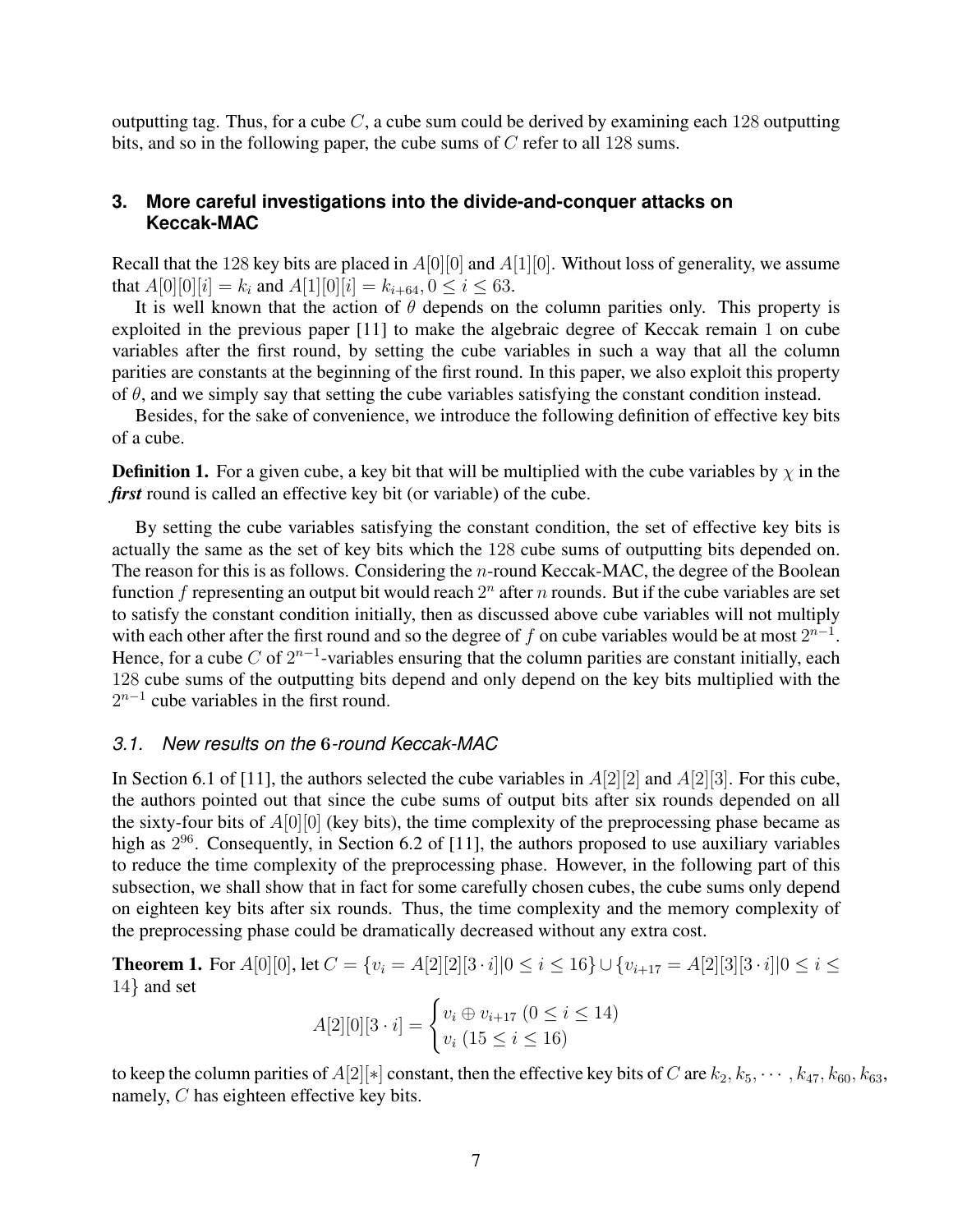*Proof.* We fix the value of  $A[1][0]$  to an arbitrary constant, and symbolically represent the sixtyfour bits of *A*[0][0] as secret variables. Since we choose cube variables in *A*[2][0], *A*[2][2] and *A*[2][3], the initial state is shown in Figure 4 (a) where the lane in orange(resp. pink) means that it includes secret variables(resp. cube variables). After  $\theta$ , the state is shown in the Figure 4 (b). The number in each lane is the offset that it has been rotated compared with the initial state.



*Fig. 4*. *The diffusion of cube variables and key bits in one round*

Due to  $\rho$ , every lane of the state is rotated with a different offset, the state after  $\rho$  is shown in Figure 4 (c). The function of  $\pi$  is to reorder the lanes, thus, the state after  $\pi$  is shown as Figure 4 (d).

It worth noting that only three lanes (*A*[0][2], *A*[3][3] and *A*[0][4] in Figure 4 (d)) contain cube variables. From Figure 4, we know that  $v_i = A[2][2][3 \cdot i]$  (the initial state) will multiply with  $k_{3*i+62–2*} = k_{3*i–4*}$  (Here the substraction and addition operations are done modulo 64). Similarly, we could obtain all the effective key bits, see Table 3.

Hence, for *C*, its effective key bits are  $k_2, k_5, k_8, k_{11}, k_{14}, k_{17}, k_{20}, k_{23}, k_{26}, k_{29}, k_{32}, k_{35}, k_{38}$  $k_{41}, k_{44}, k_{47}, k_{60}$  and  $k_{63}$ , namely the number of its effective key bits is eighteen.

| Lane    | Key bits                                                                                                                        |
|---------|---------------------------------------------------------------------------------------------------------------------------------|
| A[2][0] | $k_2, k_5, k_8, k_{11}, k_{14}, k_{17}, k_{20}, k_{23}, k_{26}, k_{29}, k_{32}, k_{35}, k_{38}, k_{41}, k_{44}, k_{60}, k_{63}$ |
| A[2][2] | $k_2, k_5, k_8, k_{11}, k_{14}, k_{17}, k_{20}, k_{23}, k_{26}, k_{29}, k_{32}, k_{35}, k_{38}, k_{41}, k_{44}, k_{47}, k_{63}$ |
| A[2][3] | $k_5, k_8, k_{11}, k_{14}, k_{17}, k_{20}, k_{23}, k_{26}, k_{29}, k_{32}, k_{35}, k_{38}, k_{41}, k_{44}, k_{47}$              |

Table 3 The key bits multiplied with cube variables in each lane

 $\Box$ 

Similarly, we could construct cubes with eighteen effective key bits when recovering *A*[1][0].

**Theorem 2.** For  $A[1][0]$ , let  $C = \{v_i = A[4][2][19 \cdot i]|0 \le i \le 16\} \cup \{v_{i+17} = A[4][0][19 \cdot i]|0 \le i \le 16\}$  $i \leq 14$ , and set

$$
A[4][1][19 \cdot i] = \begin{cases} v_i \oplus v_{i+17} \ (0 \le i \le 14) \\ v_i \ (15 \le i \le 16) \end{cases}
$$

to keep the column parities of  $A[4][*]$  constant, then the effective key bits of *C* are  $k_{64}$ ,  $k_{66}$ ,  $k_{71}$ ,  $k_{73}$ ,  $k_{78}, k_{80}, k_{85}, k_{90}, k_{92}, k_{97}, k_{99}, k_{104}, k_{109}, k_{111}, k_{116}, k_{118}, k_{123}, k_{125}$ , namely, *C* has eighteen effective key bits.

By sliding the cube *C* in Theorem 1 five times (the effective key bits are slid as well), we get another five cubes, and so we could recover all the sixty-four bits of *A*[0][0]. Similarly, by sliding the cube *C* in Theorem 2, we could get five cubes to recover all the sixty-four bits of *A*[1][0]. In the preprocessing phase, for each of the chosen cubes, the cube sums are calculated and stored for all the possible values of its effective key bits. Thus, in this phase, the time complexity is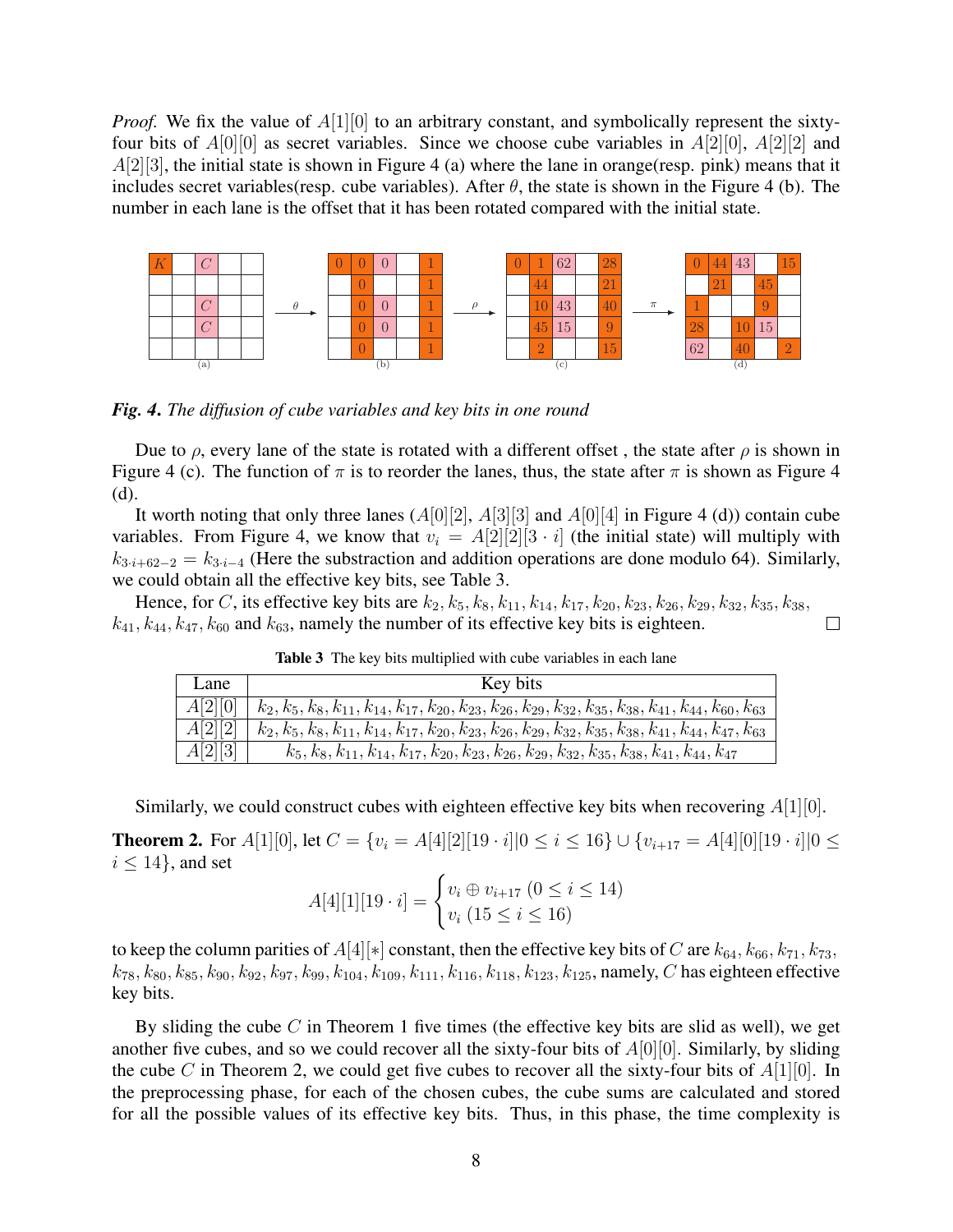$2^{18} \cdot 11 \cdot 2^{32} \approx 2^{54}$  and the memory complexity is  $2^{18} \cdot 11 \approx 2^{22}$ . In the online phase, we need to calculate the cube sums of the eleven chosen cubes respectively. Since the each cube contains thirty-two variables, the time complexity of the online phase is  $2^{32} \cdot 11 \approx 2^{36}$ . Compared with the basic attack presented in [11], our attack reduces both the time and memory complexity in the preprocessing phase by a factor of  $2^{42}$ .

Fortunately, the auxiliary variables could also be used to balance our attack. We shall take the case of recovering *A*[0][0] as an example to illustrate the impact of auxiliary variables. For recovering  $A[0][0]$ , if we use 9 auxiliary variables in  $A[0][1]$ , then the time complexity of the preprocessing phase is  $2^9 \cdot 6 \cdot 2^{32} \approx 2^{44}$  and the memory complexity is  $2^9 \cdot 6 \approx 2^{12}$ . While the time complexity of the online phase is  $2^9 \cdot 2^{32} \cdot 6 \approx 2^{44}$ . Hence, the total time complexity of the preprocessing phase is about  $2^{45}$ , the memory complexity is about  $2^{13}$ , and the total time complexity of the online phase is about  $2^{45}$ .

### *3.2. New results on the* **7***-round Keccak-MAC*

It is known that the algebraic degrees of output bits will reach 128 after seven rounds. Even if the column parities are kept constant, we need 64-variable cubes to implement divide-and-conquer attacks. However, we could still find cubes like those in Theorem 1 and 2.

**Theorem 3.** For  $A[0][0]$ , let  $C = \{v_i = A[2][2][3 \cdot i] | 0 \le i \le 32\} \cup \{v_{i+33} = A[2][3][3 \cdot i] | 0 \le i \le 32\}$ 30*}* and set

$$
A[2][0][3 \cdot i] = \begin{cases} v_i \oplus v_{i+33} \ (0 \le i \le 30) \\ v_i \ (31 \le i \le 32) \end{cases}
$$

to keep the column parities of  $A[2][*]$  constant, then the effective key bits of *C* are  $k_{60}, k_{63}, k_2, k_5, k_8, \ldots, k_{62}$ ,  $k_1, k_4, \ldots, k_{31}$ , namely *C* has thirty-four effective key bits.

**Theorem 4.** For  $A[1][0]$ , let  $C = \{v_i = A[4][2][19 \cdot i] | 0 \le i \le 32\} \cup \{v_{i+33} = A[4][0][19 \cdot i] | 0 \le i \le 32\}$ *i ≤* 30*}*, and set

$$
A[4][1][19 \cdot i] = \begin{cases} v_i \oplus v_{i+33} \ (0 \le i \le 30) \\ v_i \ (31 \le i \le 32) \end{cases}
$$

to keep the column parities of  $A[4][*]$  constant, then the effective key bits of *C* are  $k_{64+((19*i*+16)) \mod 64$ )}(0 < \infty*i ≤* 33), namely, *C* has thirty-four effective key bits.

By sliding cubes in Theorem 3 and 4 (the effective key bits are slid as well), we get enough cubes to recover the 128-bit key. With the help of auxiliary variables, the time complexity in the preprocessing phase is about  $2^{84}$ , the memory complexity is about  $2^{67}$ , and the time complexity in the online phase is about  $2^{84}$ .

### **4. Lower bounds of complexities of divide-and-conquer attacks based on cubes**

It can be seen that the complexity of divide-and-conquer attacks on Keccak-MAC is largely determined by the number of effective key bits, i.e., key bits multiplied with cube variables in the first round of Keccak-MAC. Small number of effective key bits is desirable in divide-and-conquer attacks. Thus, in this section, we discuss how small portions the key could be divided into in two different scenarios.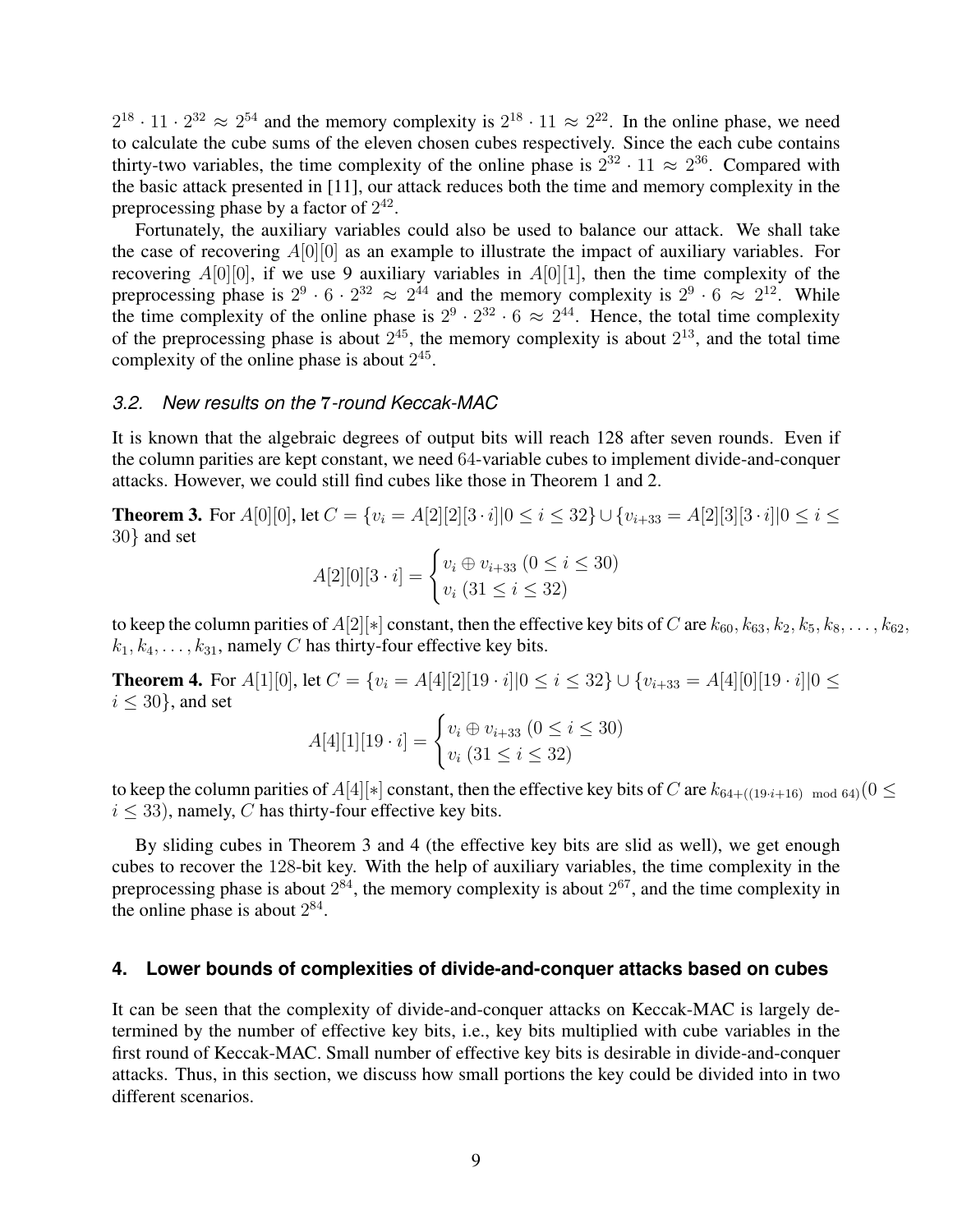

*Fig. 5*. *Overview of how to choose cube variables for recovering A*[0][0]

### *4.1. Scenario I: cubs with a reasonable restriction*

Inspired by the attacking idea in [11], in this subsection, based on the cubes whose cube sums are independent on the value of  $A[1][0]$  (resp.  $A[0][0]$ ), we shall discuss how small portions  $A[0][0]$ (resp. *A*[1][0])could be divided into.

In the case of recovering *A*[0][0], cubes whose cube sums do not depend on the value of the value of *A*[1][0] after six (seven) rounds are wanted. Figure 5 (a) and (b) show the diffusion of the key bits in *A*[1][0]. In Figure 5, the orange squares represent the lanes containing key bits in bits in *A*[1][0]. For a cube, it is easy to verify that only when cube variables are in the orange lanes with "*C*" inside (see Figure 5 (b)) after  $\pi$ , its cube sums would not depend on the value of *A*[1][0] after six (seven) rounds. Since  $c = 256$  and the 128-bit key is placed in  $A[0][0]$  and  $A[1][0]$  in this paper, we could not choose cube variables from  $A[0][0]$ ,  $A[1][0]$ , and  $A[i][4]$  ( $1 \le i \le 4$ ). Hence, only cubes chosen from  $A[2][i](i \in \{0, 2, 3\})$  and  $A[0][i]$  ( $i \in \{1, 2, 3\}$ ) (see Figure 5) could satisfy that its cube sums do not depend on the value of *A*[1][0] after six (seven) rounds.

Similarly, in the case of recovering  $A[1][0]$ , for a cube, in order to make its cube sums do not depend on the value of *A*[0][0] after six (seven) rounds, we could only choose cube variables from *A*[4][*i*] ( $0 \le i \le 3$ ) and *A*[1][*i*] ( $1 \le i \le 2$ ). There are still six lanes that we could choose cube variables.

For the 6-round Keccak-MAC, we need 32-variable cubes to complete the divide-and-conquer attack. In the case of recovering *A*[0][0], for a cube, in order to make its cube sums do not depend on the value of  $A[1][0]$ , we could only choose cube variables from four lanes of  $A[2][i]$  ( $i \in \{0, 2, 3\}$ ) and  $A[0][i]$  ( $i \in \{1, 2, 3\}$ ) (two lanes are used to keep the column parities constant). Similarly, in the case of recovering *A*[1][0], for a cube, in order to make its cube sums do not depend on the value of *A*[0][0], we could choose cube variables from four lanes. Hence, in both cases, there would be at least one lane containing at least eight cube variables. Since the key bits in the same lane are pairwise different, for such cubes, there would be at least eight effective key bits. However, with the consideration of the rotation constants used in the  $\rho$ , we could get more precise results. Firstly, we would introduce a helpful lemma.

**Lemma 1.** For two different positive integers  $m_1$  and  $m_2$ , let  $t = \frac{64}{\gcd(64, (m_1 - m_2))}$ , and let  $I =$  ${i_j|0 \le j \le n-1}.$  Denote  $I_1 = {i_0 + m_1, \cdots, i_{n-1} + m_1}$  and  $I_2 = {i_0 + m_2, \cdots, i_{n-1} + m_2}.$ If  $I_1 = I_2$ , then *n* is divisible by *t*. Here all the addition and subtraction operations are done modulo 64.

*Proof.* Suppose that  $I_1 = I_2$ . Denote

$$
I^{j} = \{i_j + (m_1 - m_2) \cdot l | 0 \le l \le t - 1\} (0 \le j \le t - 1).
$$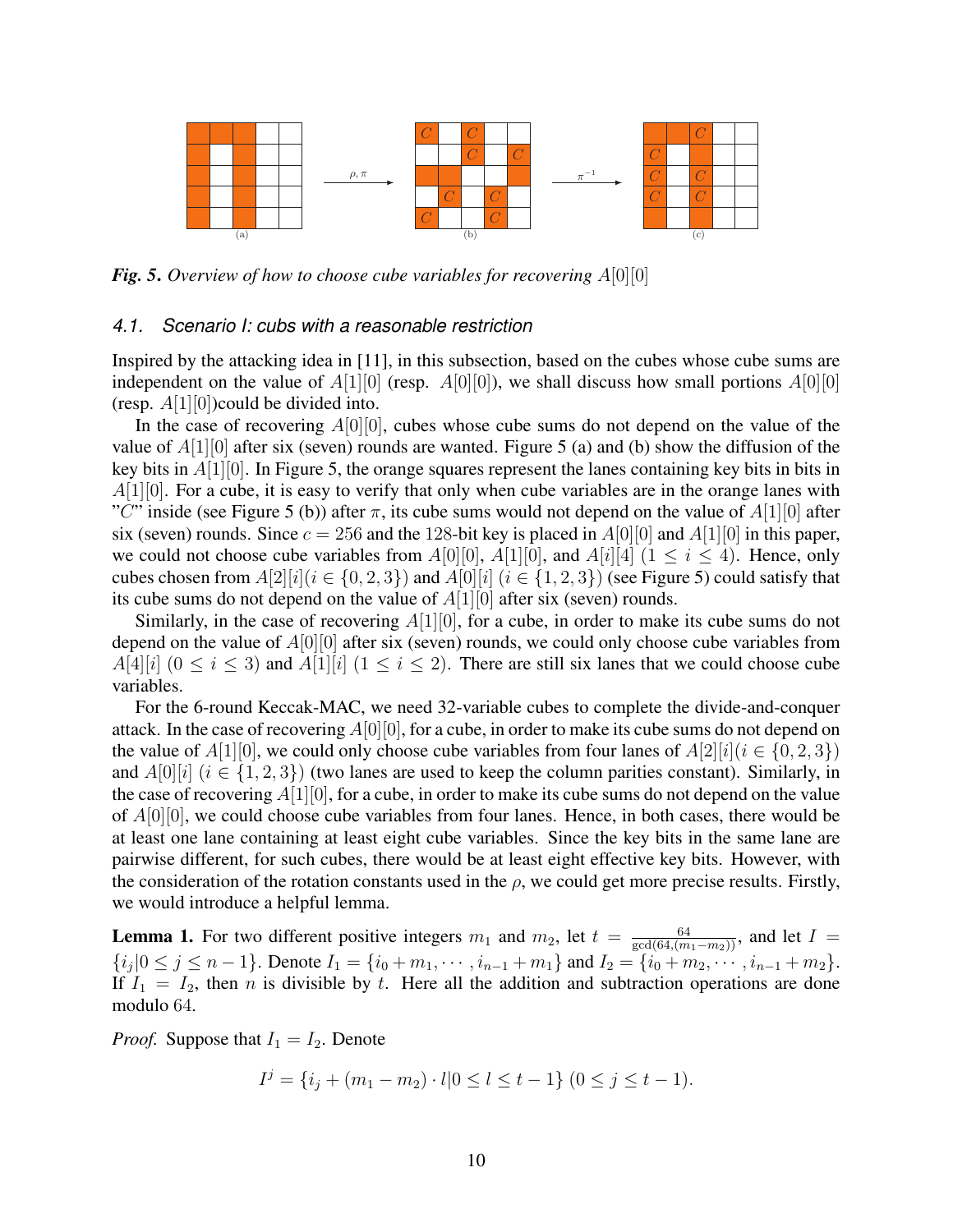It is obvious that

$$
I\subseteq \bigcup_{j=0}^{n-1}I^j.
$$

Firstly, we shall prove that

$$
I^l \subseteq I \ (0 \leq l \leq n-1).
$$

Since  $I_1 = I_2$ , for any  $i_l$   $(0 \le l \le n-1)$  there exists  $i_s \in I$  such that  $i_l + m_1 - m_2 = i_s$  for some *s*. In a similar way,  $i_s + m_1 - m_2 = i_l + (m_1 - m_2) \cdot 2 = i_u \in I$ , for some *u*. Hence,  $i_l + (m_1 - m_2) \cdot j \in I$   $(0 \le j \le t - 1)$ , namely  $I^l \subseteq I$   $(0 \le l \le n - 1)$ . Therefore  $\bigcup_{j=0}^{n-1} I^j \subseteq I$ . This indicates that  $\bigcup_{j=0}^{n-1} I^j = I$ .

Secdonly, we shall prove that for two sets  $I^l$  and  $I^s$ , if they have a common element, then  $I^l = I^s$ . For the sake of convenience, we denote  $i_j + (m_1 - m_2) \cdot p$  by  $I^j[p]$ . Without loss of generality, we assume that  $I^l[0] = I^s[q]$ . On one hand, for  $0 \le r \le t - q - 1$ ,

$$
I^l[r] = I^s[r+q].
$$

On the other hand, for  $t - q \le r \le t - 1$ , since  $t \cdot (m_1 - m_2)$  is divisible by 64, we have

$$
Il[r] = il + r \cdot (m1 - m2) = is + (r + q - t) \cdot (m1 - m2) = Is[r + q - t].
$$

Hence,  $I^l = I^s$ .

Therefore,  $I = \bigcup_j I^j$ , where  $I^j$  are pairwise different. Since  $|I^j| = t$  holds for  $0 \le j \le n - 1$ , it follows that  $|I| = |\bigcup_j I^j| = \sum_j t$  is divisible by *t*.  $\Box$ 

Using Lemma 1, we could obtain the lower bounds of complexities of the divide-and-conquer attacks on the round-reduced Keccak-MAC.

**Theorem 5.** In the case of recovering  $A[0][0]$  (resp. $A[1][0]$ ) of the 6-round Keccak-MAC, for a 32-variable cube whose cube sums do not depend on the value of *A*[1][0](resp. *A*[0][0]) after six rounds, the number of its effective key bits is at least nine.

*Proof.* We would prove that in the case of recovering  $A[0][0]$ , for a 32-variable cube whose cube sums do not depend on the value of *A*[1][0] after six rounds, the number of its effective key bits is at least nine. The case of recovering *A*[1][0] could be proved similarly.

Let *C* be a 32-variable cube whose cube sums do not depend on the value of *A*[1][0] after six rounds. Assume the number of effective key bits of  $C$  is eight. Then, there would be six lanes containing eight cube variables (two lanes are used to keep the column parities constant). Since the parities of the columns containing cube variables are kept constant, the locations of cube variables in lanes of the same sheet are the same. Let  $I = \{i_j | 0 \le j \le 7\}$  be the set of locations of cube variables in  $A[2][i]$  ( $i \in \{0,2,3\}$ ). Let  $I_i$  be the set of key bits which would multiply with the cube variables in  $A[2][i]$  ( $i \in \{0,2,3\}$ ) in the first round. According to the proof of Theorem 1,  $I_i = \{i_j + m_i\}$   $(i \in \{0, 2, 3\})$ , where  $m_i$   $(i \in \{0, 2, 3\})$  is determined by  $\theta$  and the rotation constants used in  $\rho$ . In this case, we could obtain that  $m_0 = 60$ ,  $m_2 = 63$  and  $m_3 = 5$ , see Figure 6. Since the number of effective key bits is eight, we have  $I_0 = I_2 = I_3$ . According to Lemma 1, |I| could be divisible by  $\frac{64}{gcd(64,(m_i-m_j))}$   $(i \neq j, i, j \in \{0,2,3\})$ . However,  $\frac{64}{gcd(64,(m_0-m_2))} = 64$ , that is, we get a contradiction. Hence, for a 32-variable cube whose cube sums do not depend on the value of *A*[1][0] after six rounds, the minimum number of its effective key bits would be at least nine.  $\Box$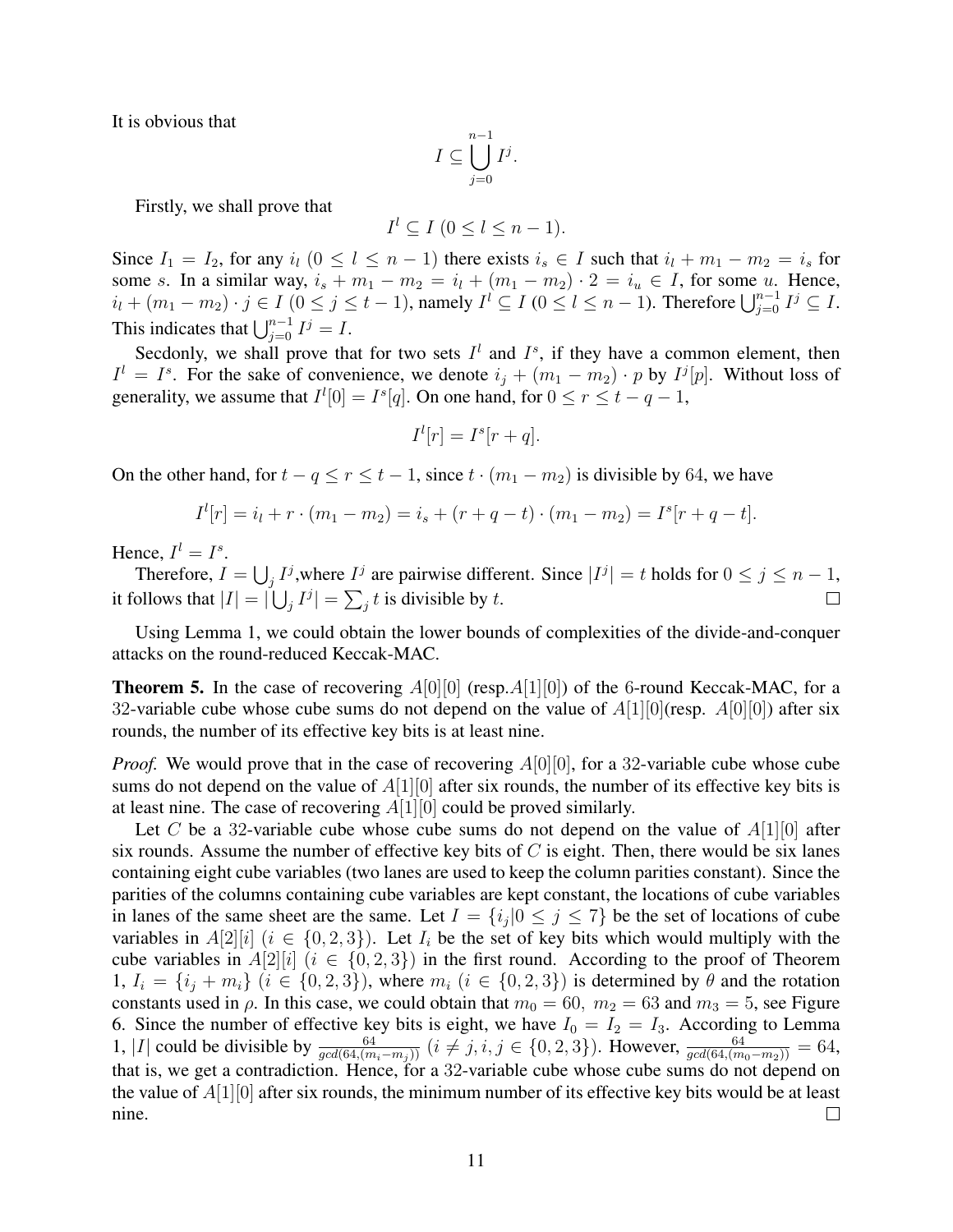

*Fig.* 6. *The state after*  $\rho$  *and*  $\pi$ 

In the case of the 7-round Keccak-MAC, we obtain the similar conclusion.

**Theorem 6.** In the case of recovering  $A[0][0]$  (resp. $A[1][0]$ ) of the 7-round Keccak-MAC, for a 64-variable cube whose cube sums do not depend on the value of *A*[1][0] (resp. *A*[0][0]) after seven rounds, the number of its effective key bits is at least seventeen.

According to Theorem 5 and 6, we could obtain the lower bounds of the complexities of the divide-and-conquer attack on the round-reduced Keccak-MAC, see Table 4.

|  | Rounds $\vert$ TC in PP $\vert$ MC in PP $\vert$ TC in OP |  |
|--|-----------------------------------------------------------|--|
|  |                                                           |  |
|  |                                                           |  |

Table 4 The lower bounds of the complexities

# *4.2. Scenario II: cubes with no restriction and not considering specific rotation constants used in ρ*

Since there is no proof that an optimal cube for the divide-and-conquer attack should satisfy such restriction in the above subsection. In this subsection, we shall consider the lower bounds of complexities of divide-and-conquer attacks based on cubes without any restriction, and we even neglect the specific rotation constants used in  $\rho$ . That is to say, we could choose cube variables from nineteen lanes ( $c = 256$  and the 128-bit key is placed in  $A[0][0]$  and  $A[1][0]$ ). Since we need to the keep the parities of columns containing cube variables constant, we could only choose cube variables from at most fourteen lanes, see Figure 7. In Figure 7, the squares with "cp" represent lanes used to keep the column parities constant, the orange squares mean lanes containing key bits, the pink squares represent lanes padded zeros (the capacity part) and the blank squares means lanes we could choose cube variables from.

|              | cp   cp   cp |  |
|--------------|--------------|--|
| $cp \mid cp$ |              |  |
|              |              |  |
|              |              |  |
|              |              |  |

*Fig. 7*. *lanes which could be chosen cube variables from*

In the case of the 6-round Keccak-MAC, we need 32-variable cubes to complete the divide-and-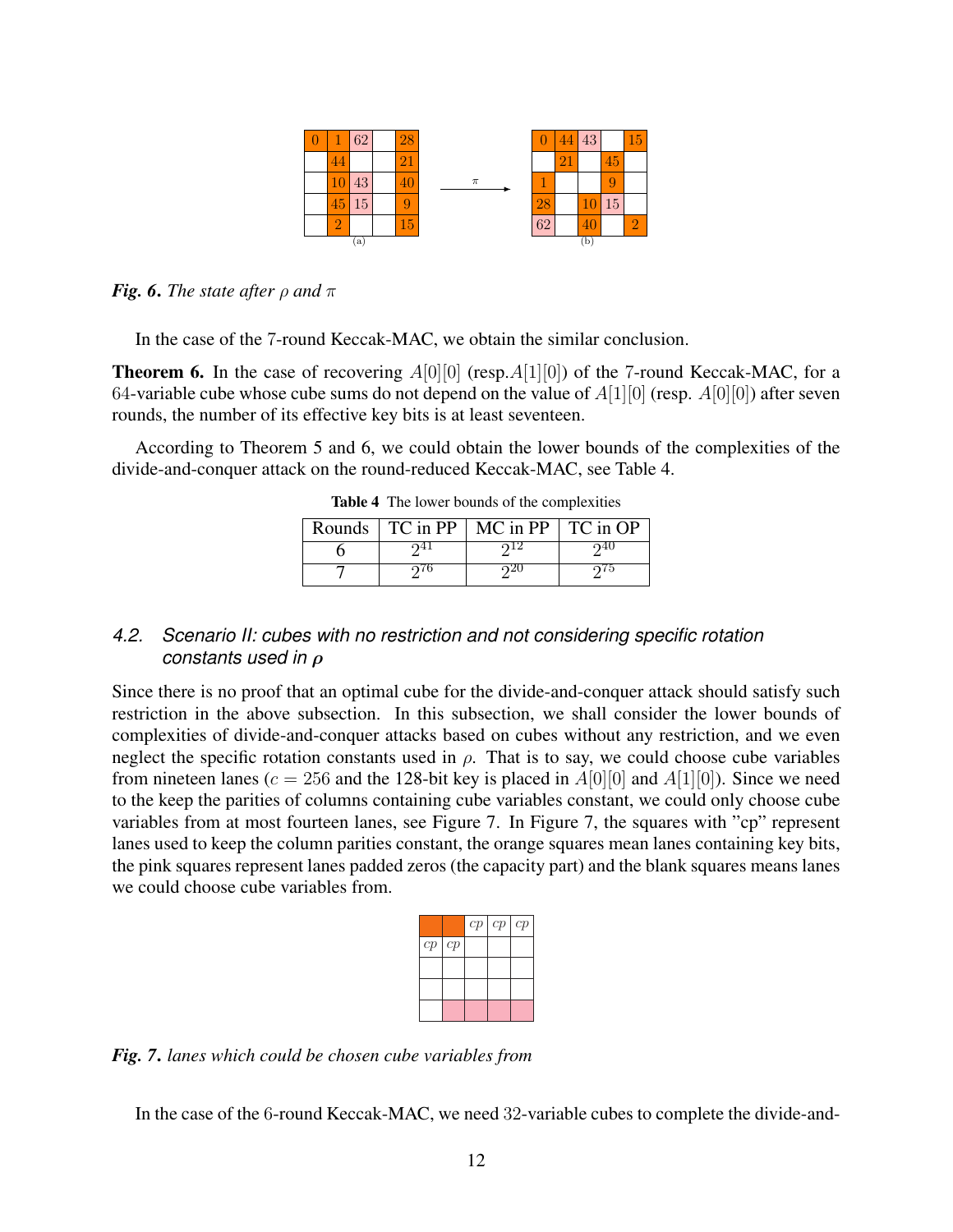conquer attack. We could choose cube variables from lanes in five sheets at most. For example, if we choose cube variables from lanes in the same sheet, there are at most three lanes could be used (one lane is used to keep the column parities constant), then there would be at least one lane containing  $\lceil 32/3 \rceil = 11$  cube variable. Hence, there would be eleven bits of the fourth lane containing cube variables for keeping the column parities constant. In other words, there would be  $32 + 11 = 43$  state bits containing cube variables. We summarize the result of each case in Table 5.

| Number of sheets where | Maximum number of cube vari-   | Number of state bits containing |
|------------------------|--------------------------------|---------------------------------|
| cube variables chosen  | ables in each lane after $\pi$ | cube variables after $\pi$      |
|                        |                                |                                 |
|                        |                                |                                 |
|                        |                                |                                 |
|                        |                                |                                 |
|                        |                                |                                 |

Table 5 Summary of each case

As we can see in Table 5, there would be at least forty-three state bits containing cube variables after  $\pi$ . In other words, there would be at least forty-three key bits multiplying with cube variables (some of these forty-three key bits may be the same). Due to  $\theta$ , one key bit would diffuse to eleven state bits after  $\theta$  in the first round. For a 32-variable cube (parities of columns containing cube variables are kept constant), there would be at least  $\lceil 43/11 \rceil = 4$  effective key bits.

In fact, after  $\theta$ , there are only seven lanes which are next to only one lane containing key bits. What is more, these seven lanes are in two sheets, see the pink squares in Figure 8. When we choose cube variables from lanes in two sheets, there would be at least one lane containing six cube variables. Since the key bits in the same lane are pairwise different, there would be at least six effective key bits. When we choose cube variables from at least three sheets, it is possible that the number of effective key bits is less than 6. Since cube variables come from at least three different sheets, there exist some cube variables which do not belongs to the above seven lanes. Hence, there exist at least two cube variables multiplying with two key bits. Namely, in this case, there would be at least  $\lceil (41 + 2 \cdot 2)/11 \rceil = 5$  effective key bits.

*Fig. 8*. *Lanes which would be next to only one lane containing key bits after π*

Similarly, in the case of the 7-round Keccak-MAC, for a 64-variable cube, we obtian that the number of the effective cube variables would be at least ten effective key bits.

Even if the technique of auxiliary variables could be used, the lower bounds are still not better than the complexities of the conditional cube tester in [12]. We summarize the lower bounds of complexities of divide-and-conquer attacks on the 6-round and the 7-round Keccak-MAC in Table 6.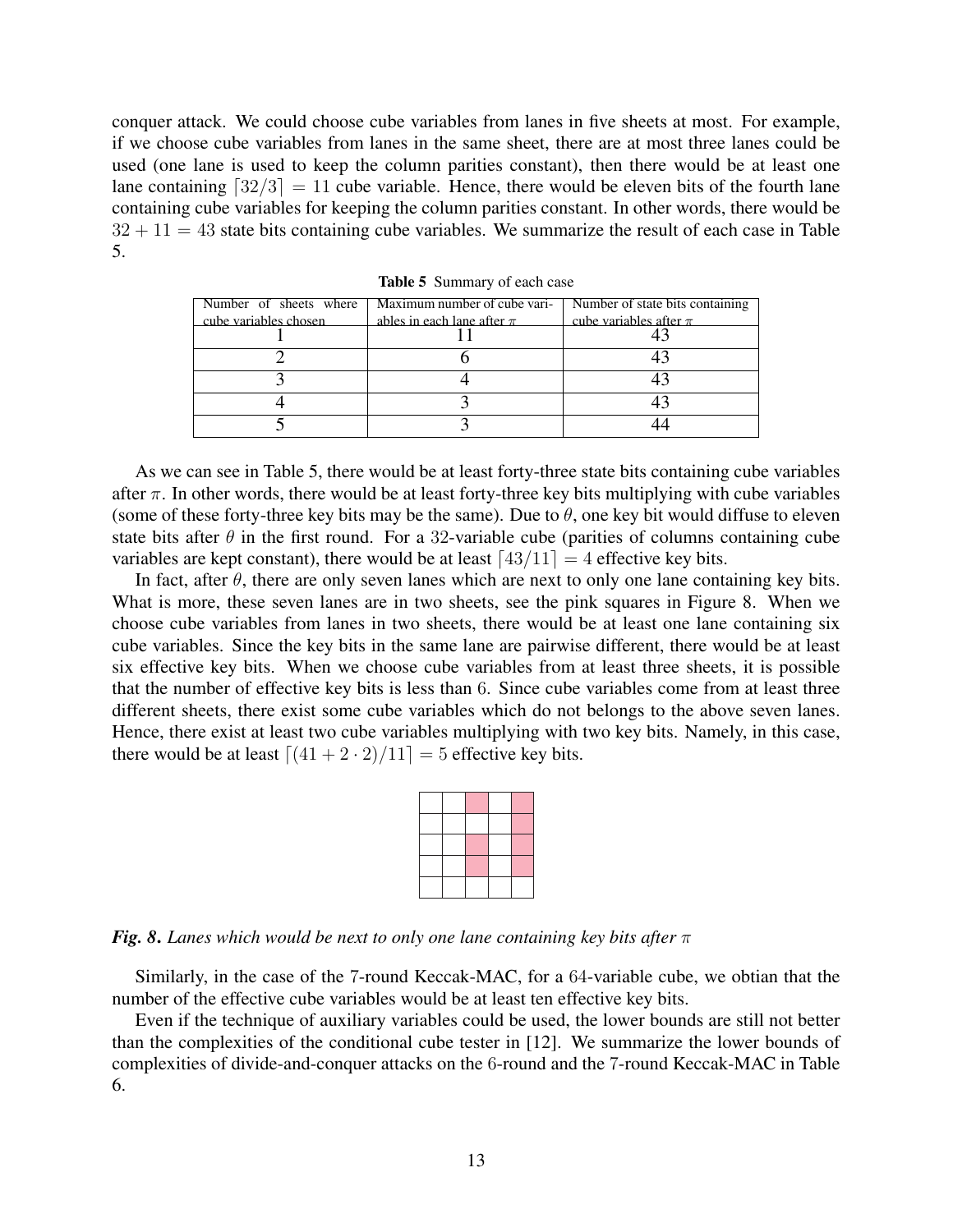|  | Rounds $\vert$ TC in PP $\vert$ MC in PP $\vert$ TC in OP |     |
|--|-----------------------------------------------------------|-----|
|  |                                                           | 539 |
|  |                                                           |     |

Table 6 Lower bounds of the complexities based on cubes without any restriction

# **5. Conclusion**

In this paper we study divide-and-conquer attack against Keccak-MAC. Improved divide-andconquer attacks against 6- and 7-round Keccak-MAC are given by exploiting the property of *ρ* which is not paid enough attention by the previous attackers. Furthermore, we theoretically analyse the lower bounds of complexities of divide-and-conquer attacks on the round-reduced Keccak-MAC. It is shown that the Keccak-MAC can resist the divide-and-conquer attack better than the conditional cube tester no matter which rotation constants are used in the  $\rho$  mapping.

# **6. References**

- [1] Bertoni Guido, Daemen Joan, Peeters Michaël, and Gilles Van Assche. Keccak sponge function family main document. http://Keccak.noekeon.org/Keccak-main-2.1.pdf.
- [2] Pawel Morawiecki, Josef Pieprzyk, Marian Srebrny, and Michal Straus. Preimage attacks on the round-reduced keccak with the aid of differential cryptanalysis. *IACR Cryptology ePrint Archive*, 2013:561, 2013.
- [3] Daniel J. Bernstein. Second preimages for 6 (7 (8??)) rounds of keccak. NIST mailing list (2010).
- [4] María Naya-Plasencia, Andrea Röck, and Willi Meier. Practical analysis of reduced-round keccak. In Daniel J. Bernstein and Sanjit Chatterjee, editors, *Progress in Cryptology - IN-DOCRYPT 2011 - 12th International Conference on Cryptology in India, Chennai, India, December 11-14, 2011. Proceedings*, volume 7107 of *Lecture Notes in Computer Science*, pages 236–254. Springer, 2011.
- [5] Itai Dinur, Orr Dunkelman, and Adi Shamir. Improved practical attacks on round-reduced keccak. *J. Cryptology*, 27(2):183–209, 2014.
- [6] Sourav Das and Willi Meier. Differential biases in reduced-round keccak. In David Pointcheval and Damien Vergnaud, editors, *AFRICACRYPT*, volume 8469 of *Lecture Notes in Computer Science*, pages 69–87. Springer, 2014.
- [7] Christina Boura and Anne Canteaut. Zero-sum distinguishers for iterated permutations and application to keccak-f and hamsi-256, 2010.
- [8] Christina Boura, Anne Canteaut, and Christophe De Canniere. Higher-order differential prop- ` erties of keccak and *Luffa*. In Antoine Joux, editor, *Fast Software Encryption - 18th International Workshop, FSE 2011, Lyngby, Denmark, February 13-16, 2011, Revised Selected Papers*, volume 6733 of *Lecture Notes in Computer Science*, pages 252–269. Springer, 2011.
- [9] Ming Duan and Xuejia Lai. Improved zero-sum distinguisher for full round keccak-f permutation. *IACR Cryptology ePrint Archive*, 2011:23, 2011.